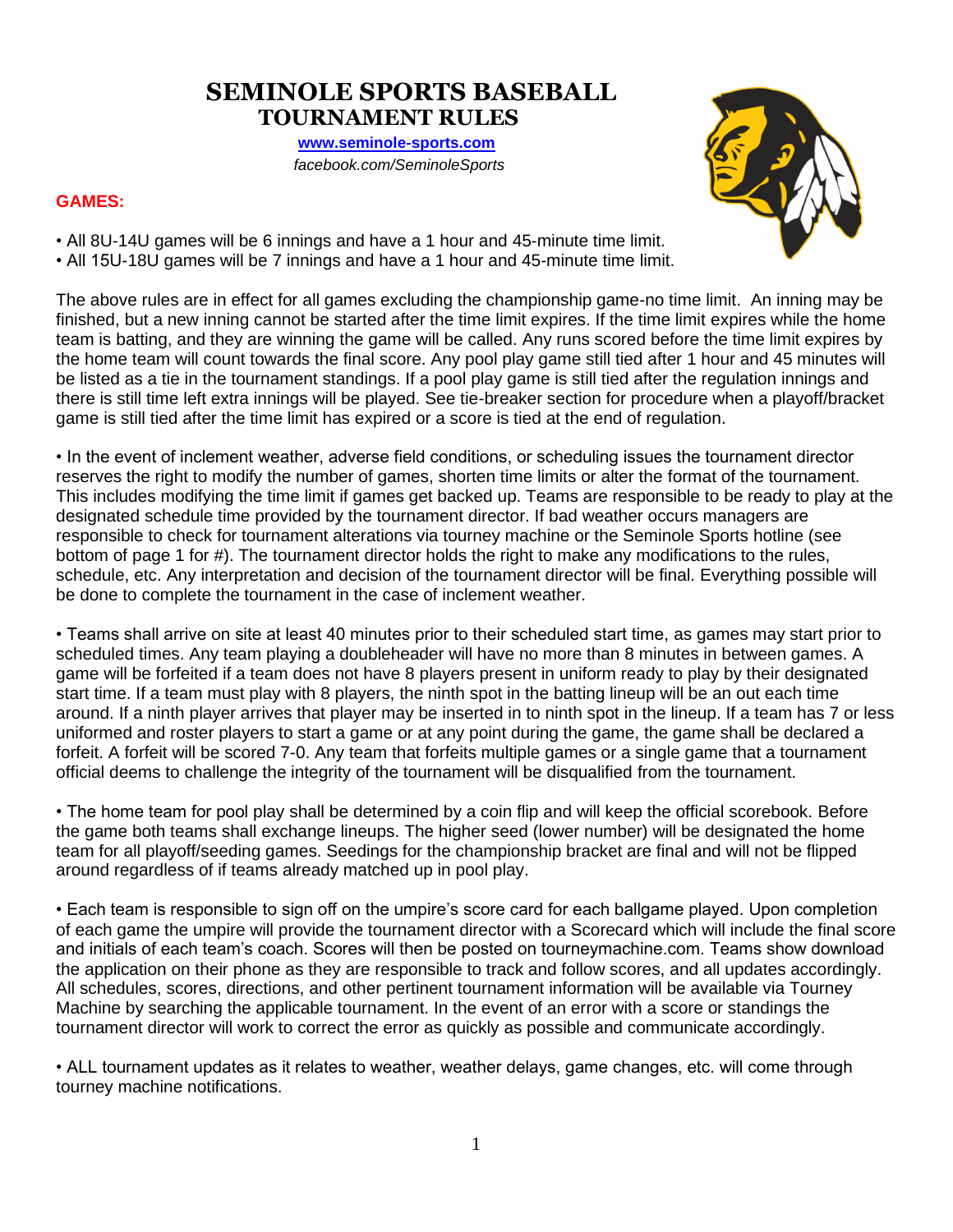• There are no home and away dugouts. Dugouts are selected by a first come first serve basis. If a team has back-to-back games on the same field, they should remain in the same dugout.

• 8U-14U: 3 innings are considered an official game (2 ½ if the home team is ahead) if a game is called due to weather, darkness, or field conditions. If a game is suspended and not yet an official game the tournament director will schedule a time to make up the game *only* if the game is deemed pertinent to tournament standings. In the event of a suspended game, it is the responsibility of both teams to huddle with the umpire to establish the exact amount of time left, the inning, and score and then report accordingly to the tournament director to ensure both teams are on the same page.

• 15U-17U: 4 innings are considered an official game (3 ½ if the home team is ahead) if a game is called due to weather, darkness, or field conditions. If a game is suspended and not yet an official game the tournament director will schedule a time to make up the game *only* if the game is deemed pertinent to tournament standings. In the event of a suspended game, it is the responsibility of both teams to huddle with the umpire to establish the exact amount of time left, the inning, and score and then report accordingly to the tournament director to ensure both teams are on the same page.

\*\*Leadoffs, infield fly, and drop third strike all apply at 10U-17U.

**8U & 9U: No leadoffs (baserunners can leave the base once the ball crosses the plate), no infield fly, no balks, and no drop third strikes. Delayed steals of 2nd base and 3rd base are allowed. Once on 3B a runner must either be hit in, forced in via a bases loaded walk, or hit by pitch. The base runner cannot advance home from 3B on a wild pitch, passed ball, or straight steal. However, if a base-runner while at 3 rd base is played on and the ball is thrown away, he can advance home. The runner on third base can also advance home from 3rd base if the ball goes out of play and a dead ball is called as the runner would be entitled to any base(s) resulting from the dead ball. Otherwise, there is a "wall" on the runner at 3rd. For example, on the first and third play if the catcher plays on the runner trying to steal second and the ball is thrown away the runner must remain at 3rd base since he was not played on. The only exception to If a runner is played on at 1B or 2B and the ball is overthrown he could advance as far as he'd like since he did not start on 3B.**

### **PITCHING MOUND/BASE DISTANCES:**

• Pitching mound distances: 8U (40'), 9U & 10U (46'), 11U & 12U (50'), 13U (54'), 14U-18U (60'6")

• Base distances: 8U (60') 9U & 10U (65'), 11U &12U (70'), 13U (80'), 14U-18U (90')

### **MERCY RULES:**

• 12 runs after 3 innings, 10 runs after 4 innings, and 8 runs after 5 or 6 innings. This is in effect for all games including the championship game.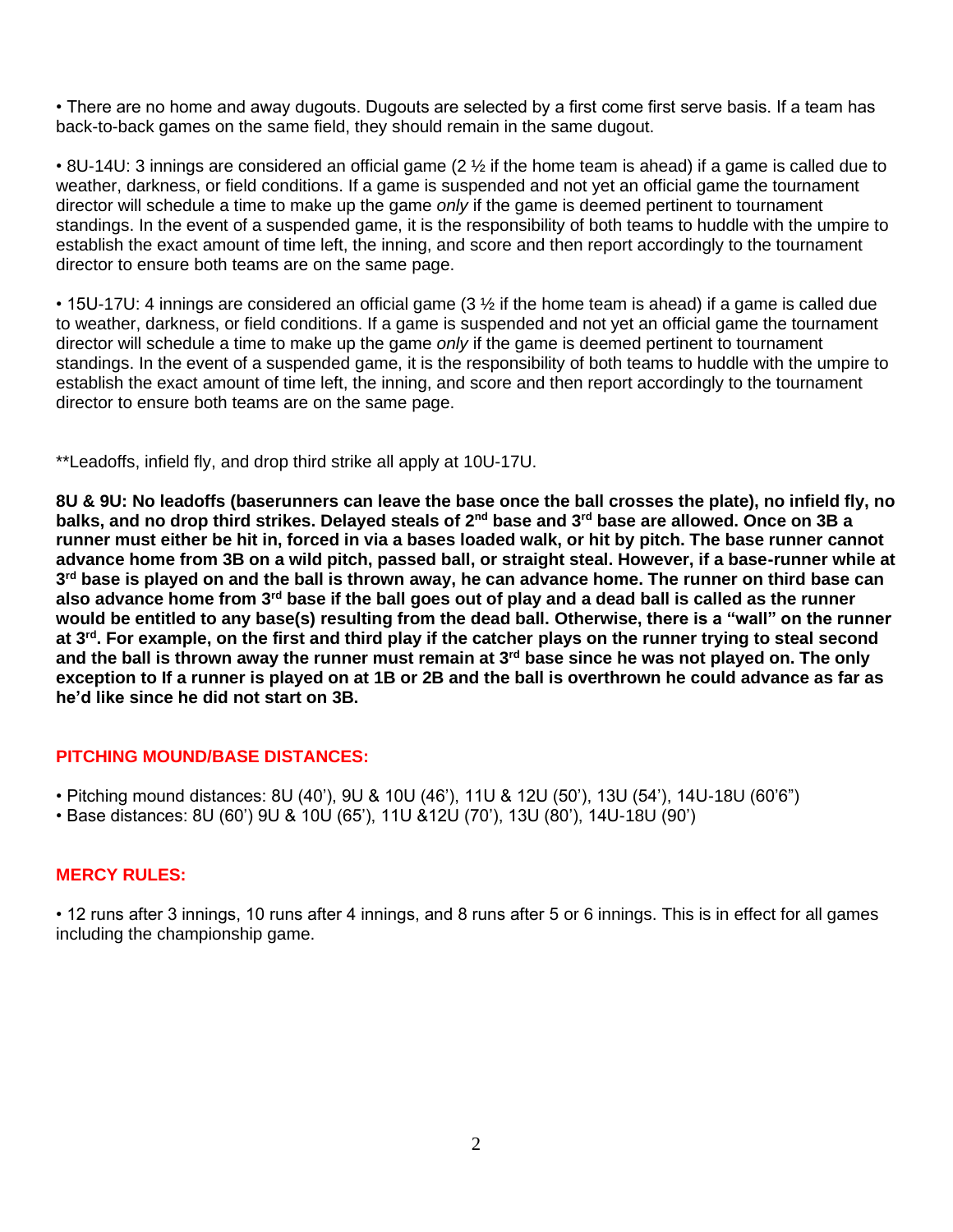# **PITCHING RULES:**

•Seminole Sports tournament staff will not be involved in counting pitches or innings for pitchers. Seminole Sports endorses the Major League Baseball pitch smart program and recommends that managers, coaches, parents, etc. avoid over usage of their pitchers. We highly encourage that managers, coaches, parents, etc. take some time to review the following link and below chart. <https://www.mlb.com/pitch-smart/pitching-guidelines>

# Pitch Count Limits and Required Rest Recommendations

**It is important for each league to set workload limits for their pitchers to limit the likelihood of pitching with fatigue. Research has shown that pitch counts are the most accurate and effective means of doing so. See required rest recommendations below.**

| Age       | Daily Max (Pitches in Game) | 0 Days Rest | 1 Days Rest | 2 Days Res |
|-----------|-----------------------------|-------------|-------------|------------|
| $7 - 8$   | 50                          | $1 - 20$    | $21 - 35$   | $36 - 50$  |
| $9 - 10$  | 75                          | $1 - 20$    | $21 - 35$   | $36 - 50$  |
| $11 - 12$ | 85                          | $1 - 20$    | $21 - 35$   | $36 - 50$  |
| $13 - 14$ | 95                          | $1 - 20$    | $21 - 35$   | $36 - 50$  |
| $15 - 16$ | 95                          | $1 - 30$    | $31 - 45$   | $46 - 60$  |
| $17 - 18$ | 105                         | $1 - 30$    | $31 - 45$   | $46 - 60$  |

• Any pitcher that hits 3 batters in a game must be removed from the game- Any pitcher removed from the mound may not return to pitch again in that game.

• NO METAL CLEATS WILL BE ALLOWED ON ANY PORTABLE MOUNDS OR TURF FIELDS— REGARDLESS OF AGE. 13U-17U team managers will receive an email notification ahead of the tournament if their team will be playing on a non-turf field with a portable mound and it is their responsibility to pass along the information to their team.

• One trip to the pitcher's mound per pitcher. A second trip in an inning and the pitcher must be replaced.

• Per IHSA Rules pitchers will have one minute from the time the final out of the inning is recorded to warm-up. New pitchers will have one minute to warm-up when entering a game in progress. If a pitcher makes the last out of the previous inning, he will be granted an extra minute to warm-up.

• No pitches need to be thrown to intentionally walk a batter. Notify the umpire, and the batter will be awarded first base.

• No balks for 8U & 9U. One balk warning per pitcher at 10U,11U, and 12U. No balk warnings for 13U-17U. • The fake to third/throw to first pickoff attempt with runners on first and third will be allowed and not deemed a balk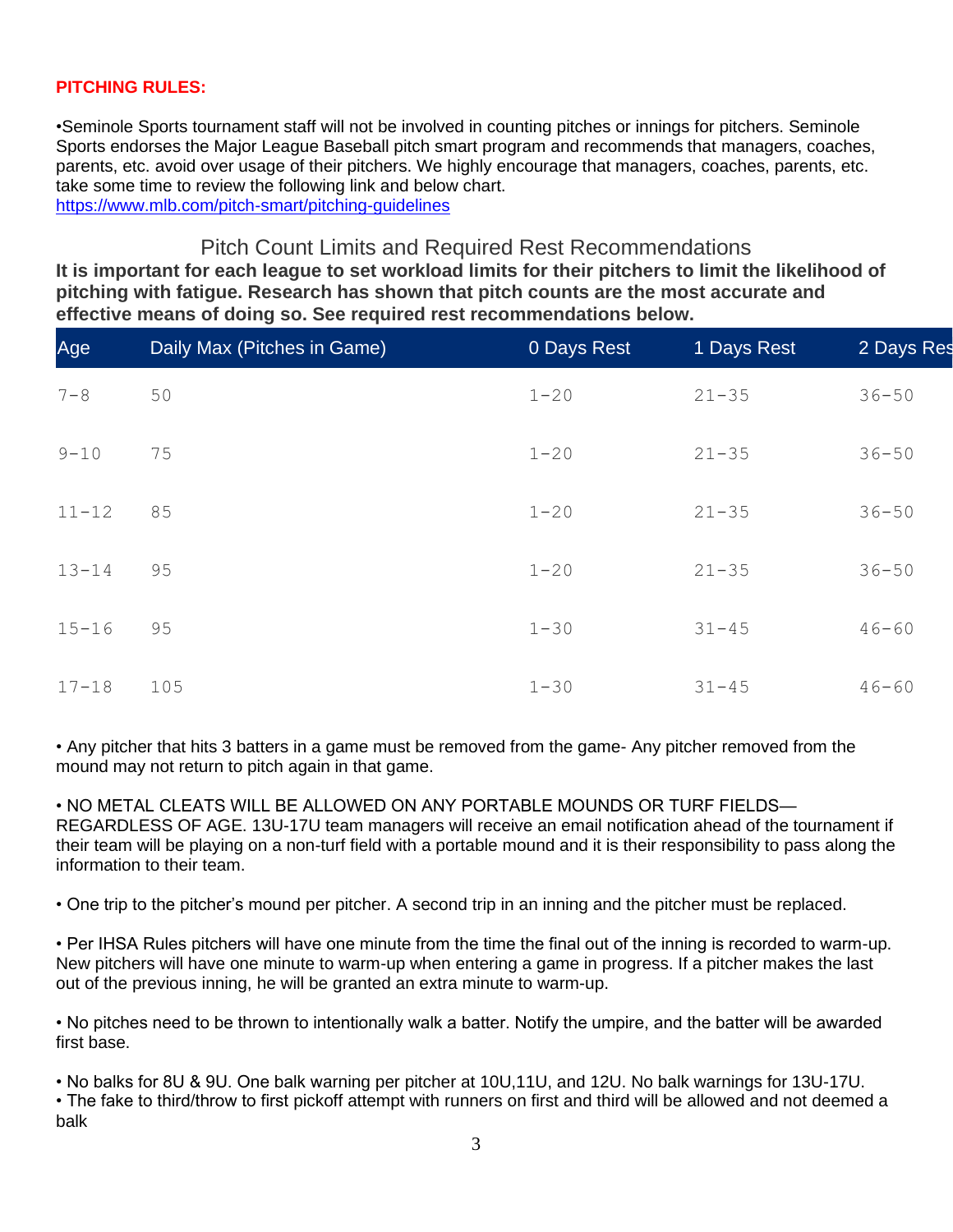### **BATTING RULES:**

• Teams have (3) options for batting order and extra players. Teams must abide by one of the below for each game on a per game basis.

- 1. Nine Hitters: Nine players in the batting order and listed on the lineup card. A DH is optional. All other players are substitutes, subject to the NFHS substitution rules (starter can re-enter once into his original spot once, etc.)
- 2. Extra Hitter: Ten players in the batting order and listed on the lineup card. No designated hitter. Free substitution among the 10 players listed on the batting order. All other players are substitutes and subject to the NFHS substitution rules (starter can re-enter once into his original spot once, etc.)
- 3. Continuous Batting Order: All players in uniform (unless injured) in the batting order and listed on the lineup card. If a player arrives after the game has started, he must be entered the last spot in the batting order (he can be entered the field immediately). Free defensive substitution for all players throughout the game.

\*\*The Manager shall declare his choice to the opposing manager and umpire during ground rules when teams exchange lineups. It is not pertinent for both teams to follow the same batting option.

• Bat restrictions; 8U-14U Bats must be stamped 1.15 BPF and will have no weight drop restriction. Alternatively, BBCOR and or wood bats may be used. BESR stamped bats are illegal and cannot be used.

• Bat restrictions; 15U-17U All bats must meet IHSA bat standards; wood bats may be used. BESR stamped bats are illegal and cannot be used

Illegal Bat Penalty for All Ages: It is the responsibility of the Head Coach to ensure the bats used by players meet the requirements of the Seminole Sports bat rules. A batter is in violation of the rules when they step into the batter's box with an illegal bat. An illegal bat must be pointed out to the umpire prior to the first pitch to the next batter, or before all defensive players leave fair territory. Penalty: The batter is out. All outs recorded during the time at bat count. Runner(s) will not be allowed to advance on a batted ball. If there are (2) infractions by the same team during the tournament, the team's Head Coach will be removed from the remainder of the tournament.

• **ABSOLUTELY NO SLASHING IS ALLOWED. PENALTY FOR SLASHING ATTEMPT WILL RESULT IN AN AUTOMATIC STRIKE TO THE BATTER; IF THE BALL IS PUT IN PLAY, THE BATTER IS OUT AND A DEAD BALL WILL BE CALLED. IF A TEAM ATTEMPTS A SLASH PLAY FOR A SECOND TIME IN A GAME OR TOURNEY IT WILL RESULT IN AN AUTOMATIC EJECTION OF THE MANAGER AND PLAYER.**

#### **COURTESY RUNNERS:**

• Courtesy runner for the pitcher and catcher is allowed at any time. Teams must replace catcher when there are two outs. The courtesy runner must be the last batted out or a player not currently in the game assuming the team is not playing everyone and has bench players. The pitcher or catcher for this rule is the pitcher or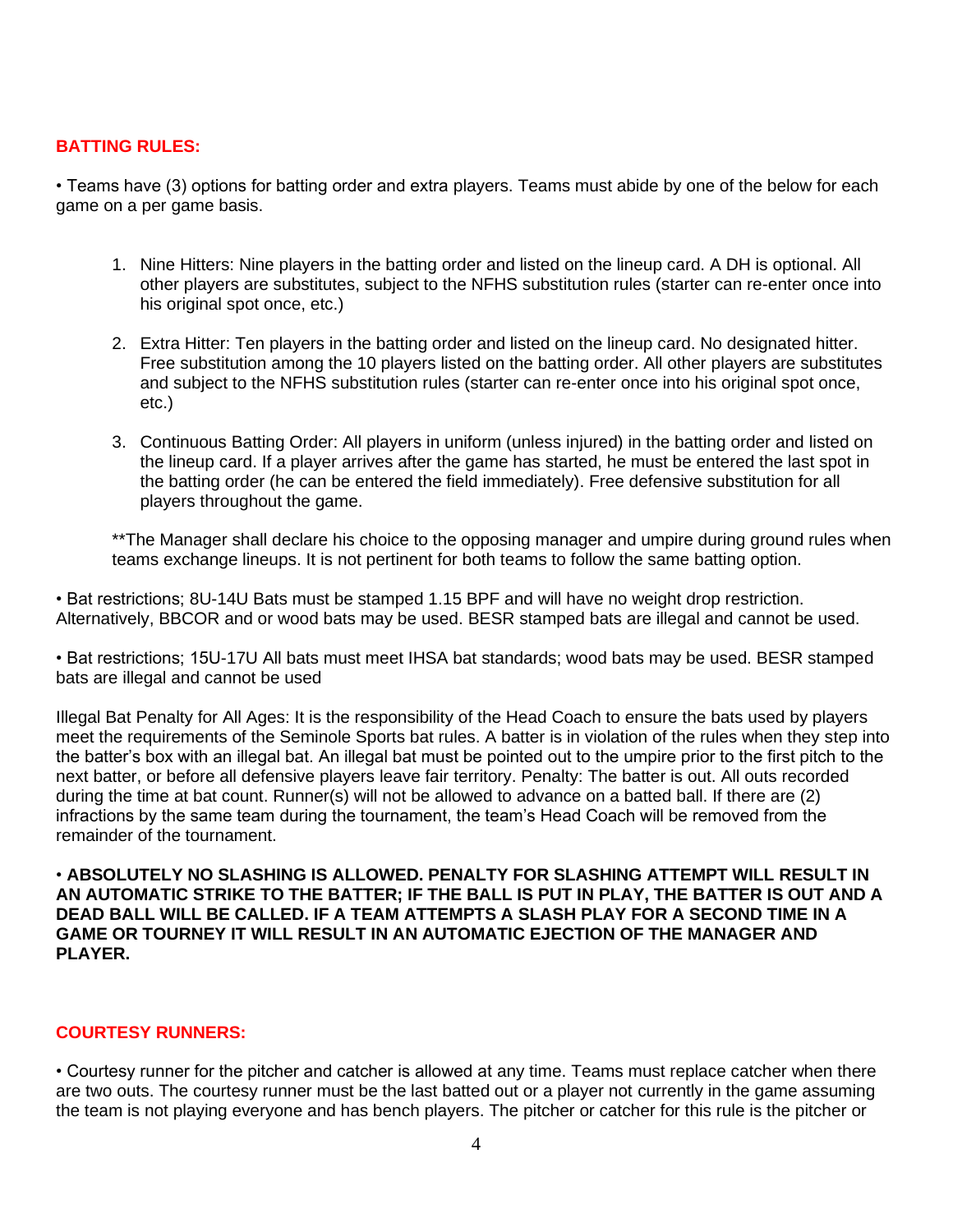catcher for the next inning except for the final inning of which it then is the pitcher or catcher from the previous inning.

# **CONDUCT/INJURY:**

• A runner must avoid contact as the safety slide rule will be in effect. Any player who, in the judgment of the umpire illegally runs into a fielder rather than sliding or avoiding contact will be called out. If the umpire deems the play malicious the player will be ejected from the game.

• Any person ejected from a game will be subject to suspension of his team's next game. This decision will be made at the discretion of a tournament official. If a player is ejected during a game, he will be suspended for the remainder of the game.

• An automatic out is taken anytime an ejected player's spot comes up in the lineup if the team is batting the entire lineup and has no substitutions available.

• If a player is injured and cannot finish the game, their spot in batting order will be skipped with no penalty if there are still at least 9 batters in the lineup. Once an injured player leaves the batting order, they are done for the remainder of the game.

• ABSOLUTELY NO OPEN TOE SHOES OF ANY KIND CAN BE WORN ON TO THE PLAYING FIELD; THIS INCLUDES BUT IS NOT LIMITED TO FLIP FLOPS, SANDALS, ETC.

• **Team managers are responsible for the conduct of their players, coaches, parents, and fans. If any players, coaches, parents or fans are ejected or become abusive and are asked to leave by the umpire or tournament director, they will have two minutes to leave the complex. Failure to do so could result in a forfeit. Tournament officials will address any issues solely with the team's manager. If at any point players, coaches, parents, fans, etc. become unruly and will not abide, cooperate with Seminole Sports tournament representation or umpire(s) either the Seminole Sports representation or umpire(s) have the authority to stop and or cancel the game and any future games for the team.**

### **TIE BREAKERS**

• (1.) \*\*Head-to-Head (only applicable when 2 teams are involved) (2.) Runs Against (allowed) (3,) Runs scored (4.) Run differential (5.) Coin toss to be done by tournament official

• When the time limit has expired for any playoff/bracket game (including championships) or the end of regulation has occurred and the score is still tied, the tie breaker procedure will begin. This involves the last batted out of the previous inning assuming a position on 2<sup>nd</sup> base with one out and a 1 ball and 1 strike count to the batter. This would be done at the beginning of each half inning; until, after a full inning, a winner is determined.

\* If a tournament is cancelled due to weather before the championship game is official, the higher seed will be awarded 1st place.

\*\* Anytime more than 2 teams have the same record in pool play head-to-head is thrown out and the next tiebreaker (fewest runs allowed) is in effect.

This rule is in play regardless of if there are common opponents or not. See example below.

Example: 3 teams finish with a 1-1 record. The Cubs allowed 7 runs, The Tigers and Cardinals both allowed 10 runs. The Tigers scored 16 runs and the Cardinals scored 14 runs. The Cardinals beat the Tigers head-to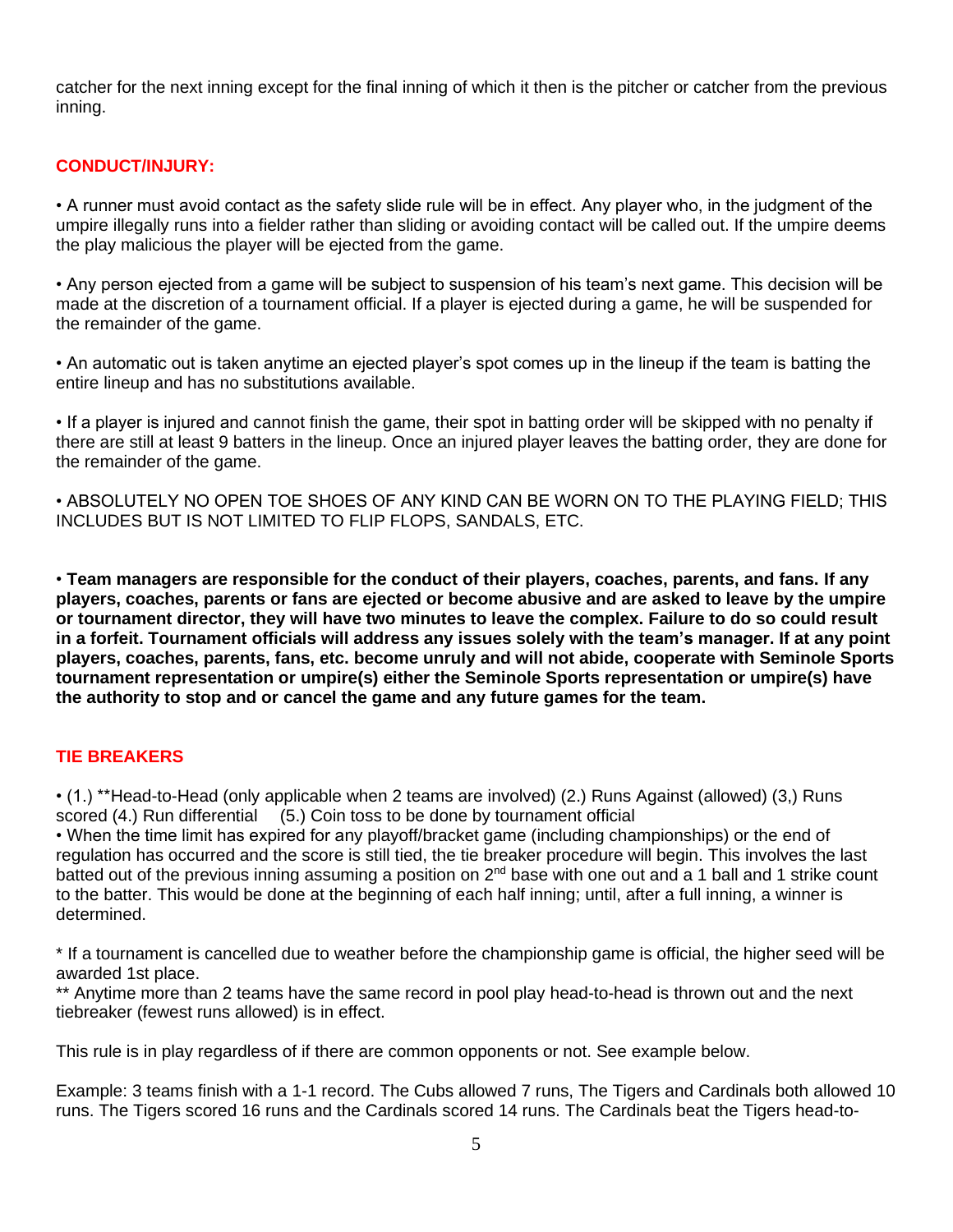head but since head-to-head was thrown out and they both allowed the same amount of runs the Tigers would be seeded ahead of the Cardinals because they scored more runs and that is the next tiebreaker. The Cubs would be rewarded the highest seed among the 3 teams since they allowed the fewest runs among the teams tied.

# **ROSTERS/BIRTH CERTIFICATES/INSURANCE**

• Managers are mandated to upload their roster as well as all Seminole Sports Return to Play Waivers for each individual player on to Tourney Machine at least 48 hours prior to their first tournament game. No player will be eligible without a signed waiver. Managers are solely responsible for ensuring the waivers are completed by each player's parent's/guardians. All individuals are responsible for self-governing in accordance with all state, county, and local rules, regulations, recommendations and laws.

• All teams must have insurance for their respective team. No team will be able to participate without proper insurance.

• Teams must always have their birth certificates and insurance present at the field. Tournament officials reserve the right to request to always review any of the items. Any team that cannot produce any of the mentioned items when asked to by a tournament director is subject to forfeit of ball games.

• There is no rule against a team having mismatched jerseys in the case that a team does not all match if the player is on the team roster. Any concerns between teams regarding such should be discussed during ground rules prior to the start of the game so both teams and umpire(s) are on the same page.

• In the case of a roster protest only the manager listed on the roster form can initiate. The manager must protest at least one hour and fifteen minutes prior to the player in questions next ballgame. The protesting manager must also submit \$100 cash at the time of the protest. If the player is found to be in proper standing age wise the \$100 will not be returned to the manager. If the protest finds the player to have violated the age restrictions the protesting manager will receive his deposit back and all the games that the illegal player participated in will be forfeited.

• No 8U-14U team will be allowed more than 14 players on their roster without prior tournament consent. • No 15U-17U team will be allowed more than 16 players on their roster without prior tournament consent.

A player may only be on one roster in any given tournament, regardless of age division. The exception to this rule would be if a 14U team has a mix of high school and non-high school players. Since high school players are often not eligible until near the end of May, 13U players may be listed on both a 13U and 14U roster in a tournament. This is only in effect for the 14U age group and will no longer be an applicable rule following June  $1^{\text{st}}$ .

• The birthday age cutoff is April 30th.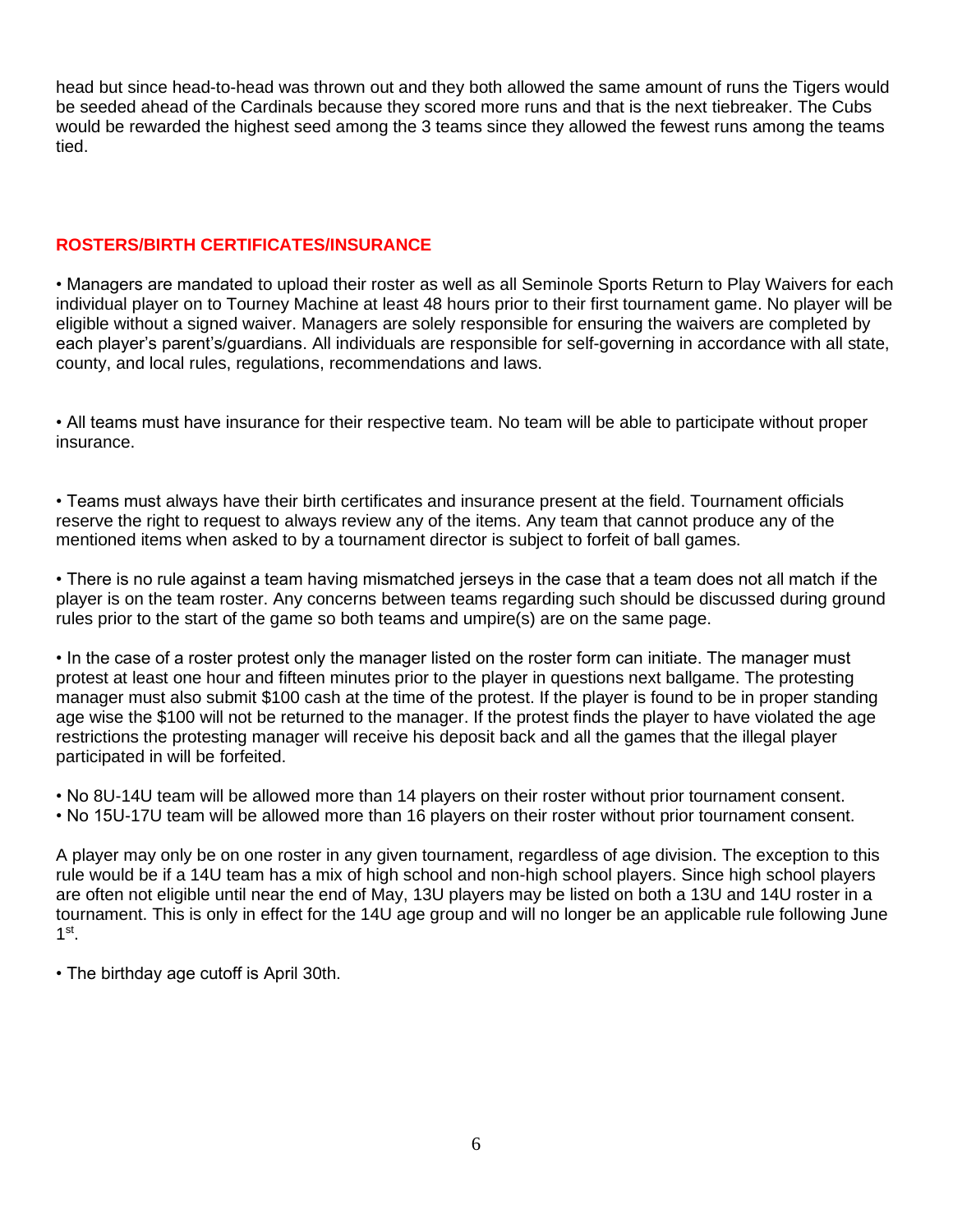#### **MISCELLANEOUS**

• No infield practice or hitting on the infield prior to ANY of the tournament games is allowed. Time between games will be used to rake the field and alter field dimensions if necessary. Teams are to warm up in the outfield. Flip drills into a fence are not allowed.

• **No metal cleats will be allowed for players ages 8U-12U. Absolutely no metal cleats will be allowed on any turf fields (McCaslin, Melas, Eastside Sports Complex, Heritage Park) or any portable mounds regardless of age. Acceptable footwear for turf fields and portable mounds consists of plastic cleats, molded cleats, gym shoes, or turf shoes.** 

• Teams are EXPECTED to hustle on and off the field after each half inning.

• The tournament director will supply official Seminole Sports baseballs for each game. Teams are asked to shag foul balls on their side of the field and get them back to the umpire as soon as possible. Game Balls should be returned to the umpire after each game. All patrons should be alert for foul balls from other fields.

• No alcoholic beverages or smoking is allowed in any area of the baseball facility. Managers are responsible to ensure teams abide by all Seminole Sports Rules and Regulations as well as local park district policies.

•All patrons are responsible for parking at their own risk and abiding by all street signs.

• There is no rule against teams pro-actively cheering or chanting for their own team while at bat or in the field.

• There will be 1 umpire for every 8U-13U pool play game. Two umpires will be provided for 8U-13U championship games. All umpire decisions are final and based off their best discretion, no protests allowed. IHSA rules will apply, unless otherwise stated.

• There will be 2 umpires for every 14U-17U game. In the event of an umpire injury or no-show games would be played with 1 umpire. All umpire decisions are final and based off their best discretion, no protests allowed. IHSA rules will apply, unless otherwise stated.

• If there is an umpire no show, Seminole Sports will provide a staff member to umpire a game/join a 2-man crew. Due to the current umpire situation this could happen throughout the season-teams are to comply with Seminole tournament staff.

• Individual awards (12 per team) will be awarded to 1<sup>st</sup> and  $2<sup>nd</sup>$  place in each age bracket.

• Every effort will be made to make sure base distances, pitching distances, and field dimensions are accurate. If the field dimensions are reasonable and the same for both teams, play shall not be stopped to reinstall bases or pitching rubbers.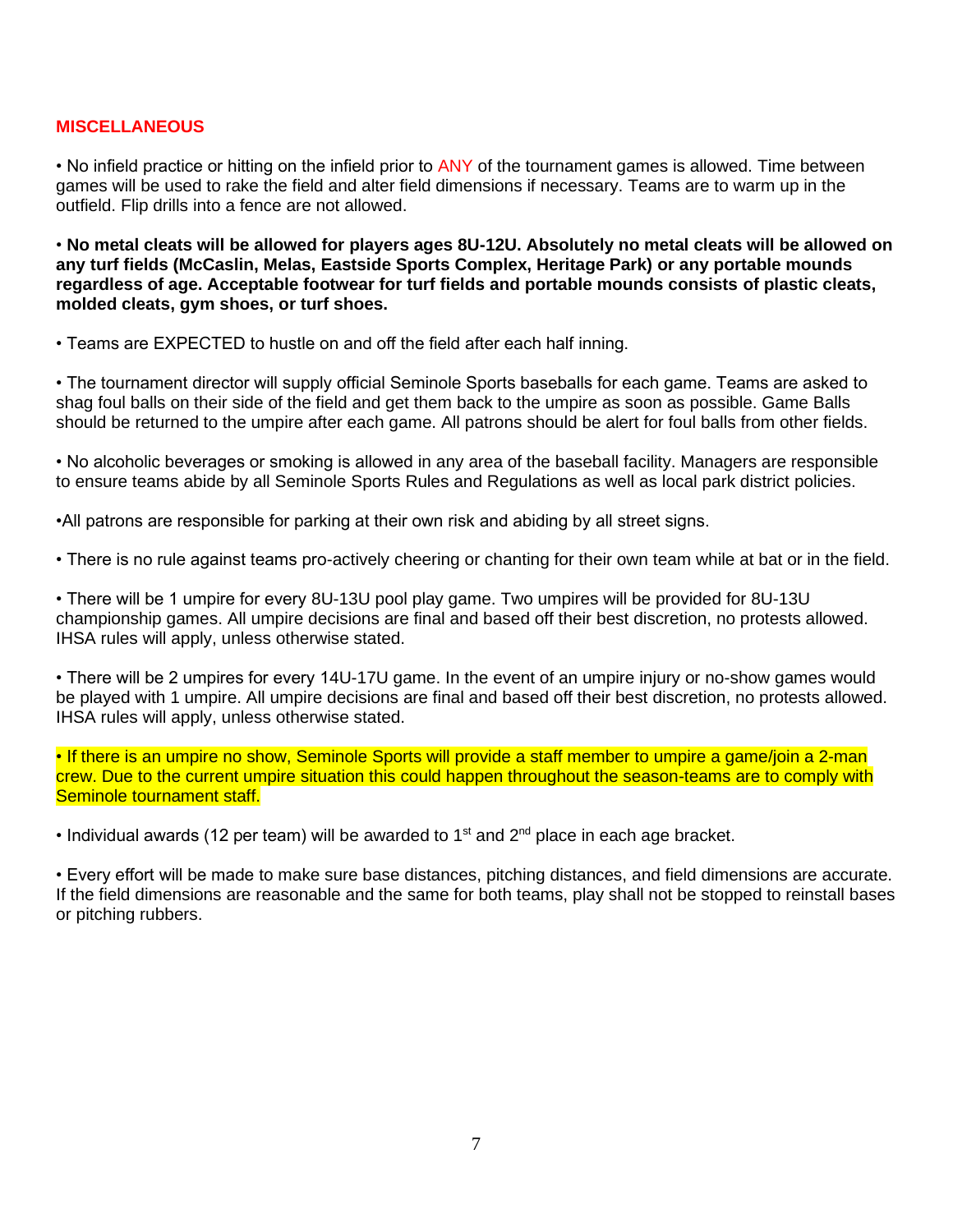#### **CREDIT POLICY**

• If any scheduled tournament games are cancelled at any time due to weather, field conditions, darkness, Seminole Sports will issue credit per below: This is in affect for any cancelled games due to the above circumstances regardless of when the weather, field conditions, darkness took place during the weekend as often times earlier weekend cancelled games can lead to shortened format/games later on in the weekend.

0 games started: 100% credit toward a \*2022 or 2023 Seminole Sports tournament 1 game played: 50% credit toward a \*2022 or 2023 Seminole Sports tournament 2 games played: No credits due

**\*Pending availability; When teams are ready to use their credit they should email [credit@seminole](mailto:credit@seminole-sports.com)[sports.com](mailto:credit@seminole-sports.com) and reference the team name/age, tournament they have a credit from, and the new tournament they would like to apply their credit to; Seminole Sports credit team will provide a promo code of the applicable credit amount so the team can complete the registration process. Credit holder can transfer over to another organization if they choose and will be responsible in communicating accordingly to Seminole Sports. No refunds will be provided-only above credit options.**

**Disclaimer as of 10/15/21 (ALL Managers signed the below at time of tournament entry) Your entry is not completed until receipt of payment. No spots will be reserved without receipt of payment. If paying by check, please send along a copy of your registration form so we can allocate your payment accordingly. Credit card payment is the most efficient way to process payment and solidify your spot. Any team that registers for a tournament and does not complete payment in a timely manner is subject to applicable price increases and or removal of the tournament as spots are filled on a first come-first paid basis. In the event of registering less than 14 days before the first tournament game you must pay with a credit card-NO EXCEPTIONS. Only credit card payments will be taken for tournament entries or payments owed as of 6/1/22. All teams must have their completed roster uploaded via tourney machine as well as all individual players must have the 2022 waivers (also submitted through tourney machine) completed at least 48 hours prior to their first tournament game. ANY ROSTERS/WAIVERS NOT UPLOADED ARE AT RISK OF BEING DISQUALIFIED FROM SAID TOURNAMENT. ROSTERS/WAIVERS ONLY NEED BE ENTERED ONCE.**

**The schedule and all pertinent tournament information will be posted to tourney machine by 7:00PM the Tuesday before the tournament. No refunds or credits will be issued to any team that withdraws from a sold-out event, once the schedule has been posted, or LESS THAN 21 days of the first scheduled tournament game no matter the reason. Any team that decides to withdraw from a tournament more than 21 days before the first scheduled game must send a written request to info@seminole-sports.com more than 21 days before the first tournament game with subject: "AGE/TEAM NAME" WITHDRAWAL & TOURNEY NAME. Upon written confirmation of your request, you will be entitled towards a 2022 credit or your money back minus a \$125 admin fee. Credit card fees are non-refundable. If a tournament is not played due to low enrollment any team registered and paid teams will receive a tournament credit towards a 2022 or 2023 tournament. If a team is transferred to another tournament of lesser value, the team can receive credit back for 2022 or 2023 use but no money will be returned. In the event of a tournament being cancelled by Seminole Sports due to COVID, government shutdown or edicts, or force majeure teams will have the option of a 2022 or 2023 tournament credit or a refund less a \$80 administrative fee. Seminole Sports rain out policy can be found via our website in the tournament rules section. Each team's manager is responsible for being**